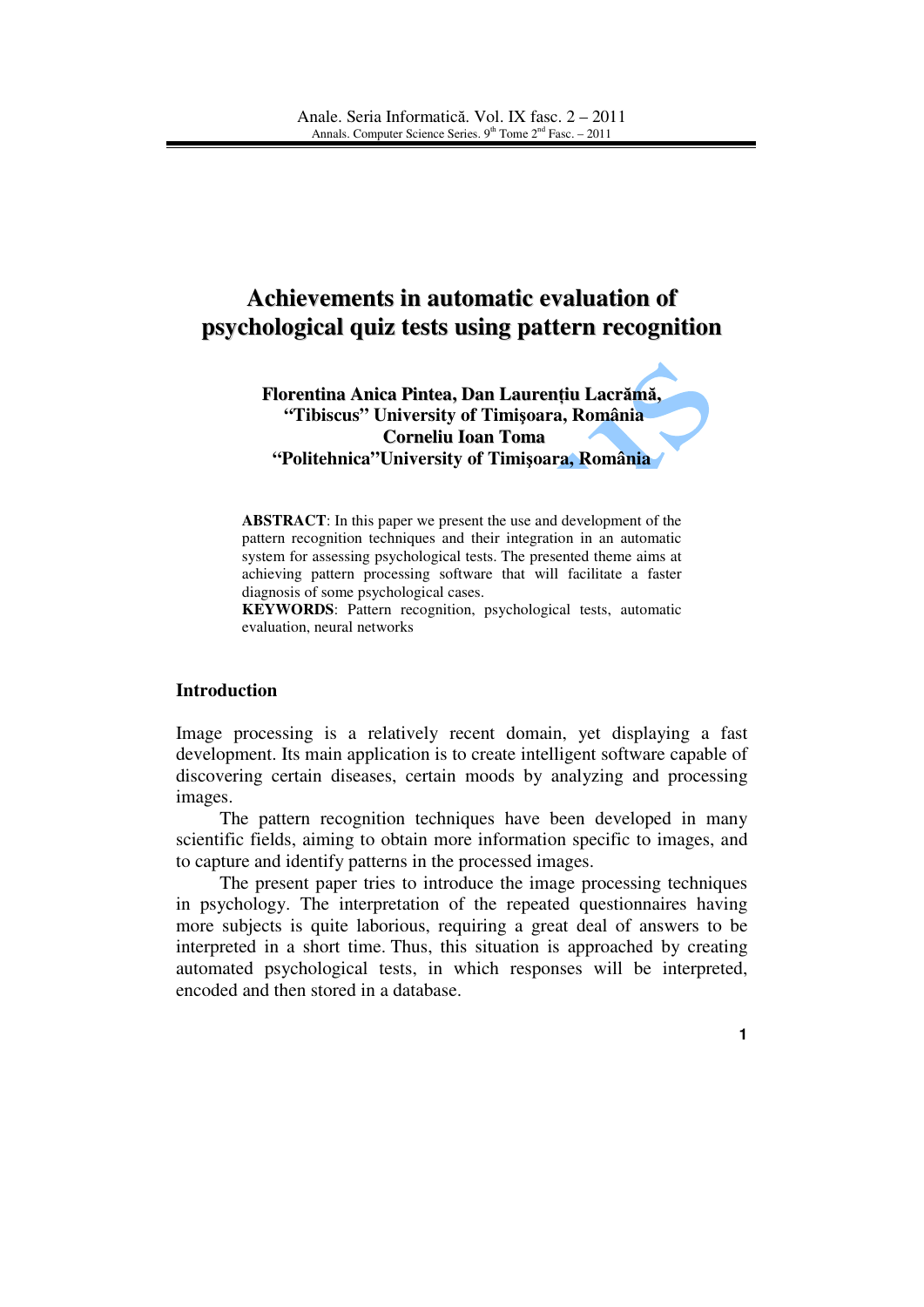This encoding will be used, together with other factors – the rapidity of the response, the facial mimic, the intercorrelation of two answers, the checkpoints – in finding the diagnosis without a psychologist. The interpretation of the facial expression will be carried out through an image analysis software, which will be developed in the current research program.

Based on some previous interpretations of the subjects made by a psychologist, a learning set is build, which will be used in making diagnoses by using image processing and analyzing. The goal is to make the subjects' testing easier and to obtain a result closer to the truth in a short time.

The automatic processing of psychological tests is a research field that can use the methods of pattern recognition and image processing. For a quick assessment of the "subjects' " answers a "digital coding" and a high quality classifier (neural or statistical) will be used. The main problem of this strategy is represented by its efficiency.

The face pattern recognition application for the psychological tests involves the sequential processing of information and includes the following steps:

- *Image acquisition* with a computer equipped with video camera,
- *pre-processing* (detection and tracking of the important facial points),
- *extracting features* (ways of filtering, measurements of key facial areas - eyes, nose, mouth, eyebrows, chin),
- *analysis and classification* (setting the class to which a facial form, static classifiers, neural networks, rule-based systems),
- *post-processing* (decisions validation).



**Figure 1. The sequential stages in processing facial information**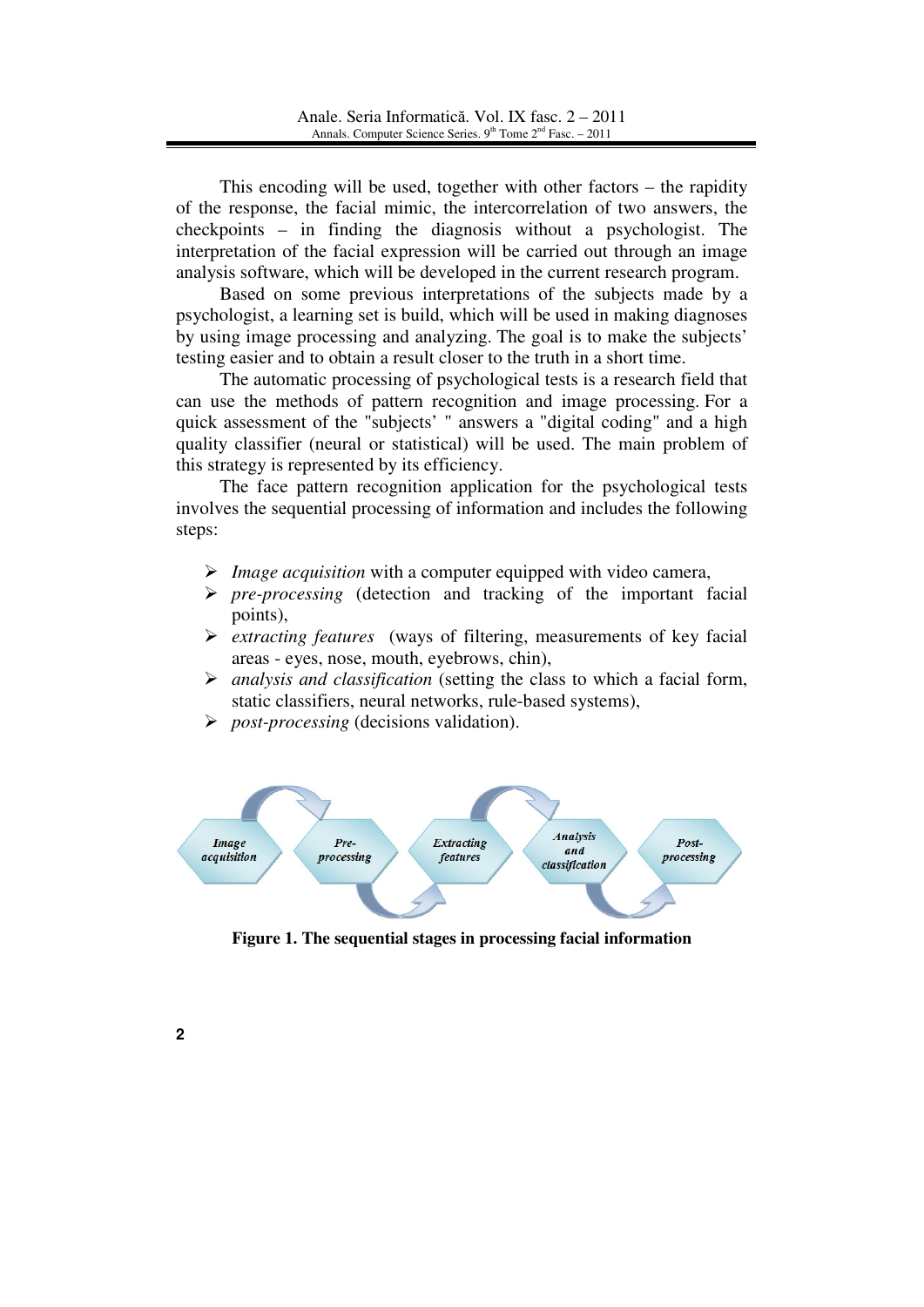#### **1. Methods and materials**

The interviews and psychological tests require a more complex procedure for processing the facial image information.

The "subject's" answers represent his feelings or opinions regarding a certain problem and cannot be classified as correct or incorrect. The assessment system must take into account some important features:

- The tests have many questions because they have to underline an overview of the subject's personality and his reaction to specific issues,
- The honesty in giving answer. For the answers given quickly, without understanding the question, the sincerity can be detected by using the correlation between questions, or certain key points introduced exactly in order to detect fraudulent or superficial answers.

In order to achieve such a system we took into consideration a number of rules needed to assess a subject: the significance of the answer, the value of each answer, the key points, the crossed correlations between certain questions, and the assessment different classes of additional parameters (answering speed, facial expression, gestures).

The solution proposed for encoding the answers is presented in Table 1.

| <b>Table 1. Answers encoding</b> |                 |    |
|----------------------------------|-----------------|----|
| Answer                           | Descriptor Code |    |
| Yes                              |                 |    |
| Neutral/Not sure                 | υ               | 10 |
| Don't want to answer             | R               |    |
| Nο                               |                 |    |
|                                  |                 |    |

The test created by a psychologist may have key point questions established by him/her in order to identify the value of the answers. In detecting insincere or superficial answers, the system can perform the automatic operation described in the equation 1:

$$
if (R(Q_k) == (-R(Q_m)) \, validate (R(Q_k)) \tag{1}
$$

where  $Q_k$  and  $Q_m$  are the questions that follow the same aspect, but the logic of the text is reversed.  $R(Q_k)$  and  $R(Q_m)$  are the answers to the questions  $Q_k$ and  $Q_m$ , while  $-R(Q_m)$  performs the inverted logic for the second question.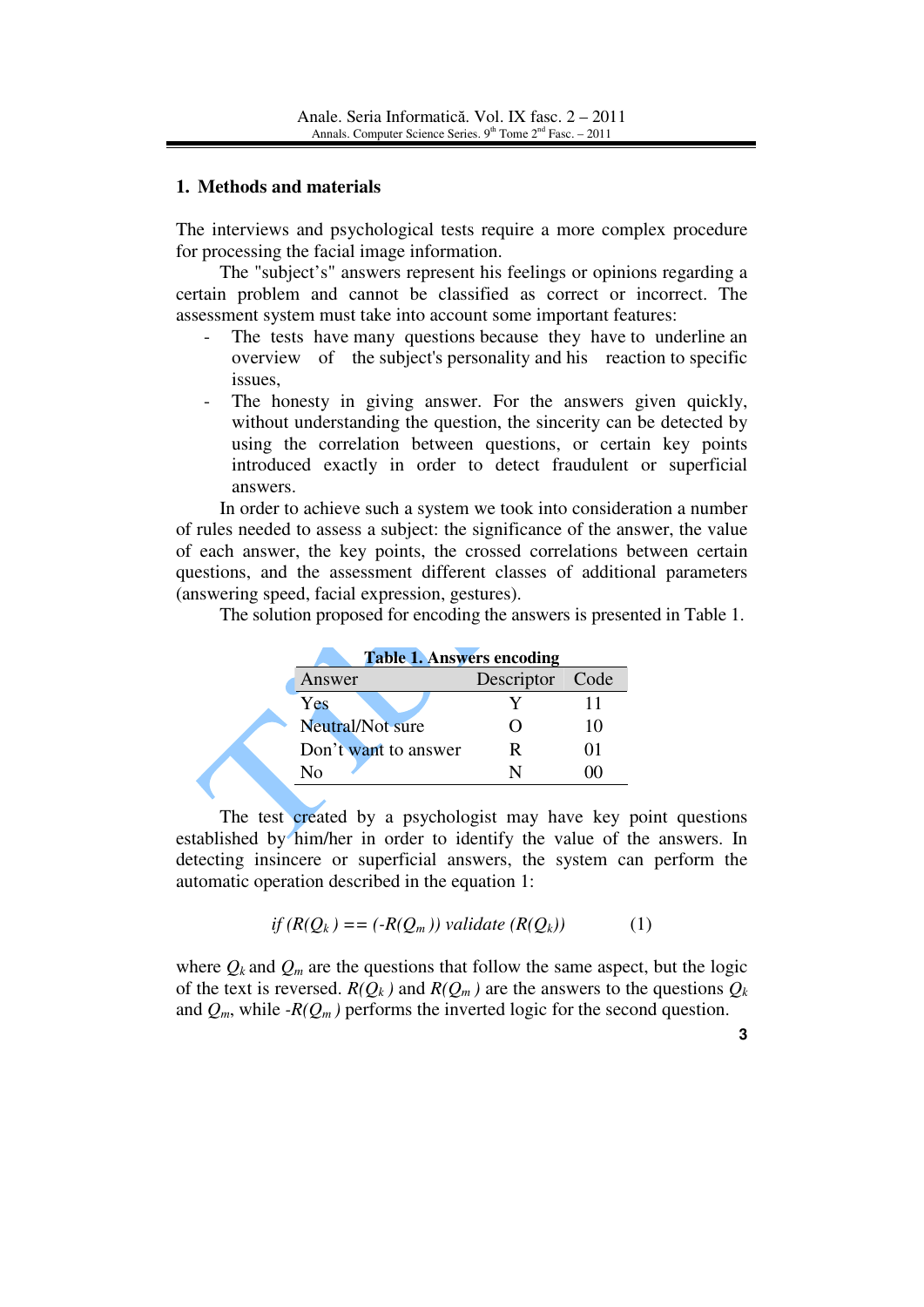The psychological testing involves two important steps of evaluation:

- searching the individual topic (each tested subject has different views and aspects),
- detecting the global situation.

The best way to do this is to build learning tests using answers from previously assessed individuals. The automatic facial image processing can use the procedure described in Figure 2:



#### **Figure 1. The procedure for the automatic evaluation of psychological quiz tests**

As shown, the computer added evaluation have to include a step were the unsuccessful classifications (difficult or atypical cases) must be reevaluated by a psychologist. This process suggests a method for building an expert system able to evaluate each subject's answers and determine his/her problems, if any.

## **2. The answers encoding**

In this section we introduce the answers encoding and their use in obtaining a  $V_{Xi}$ , vector containing the subjects' encoded answers.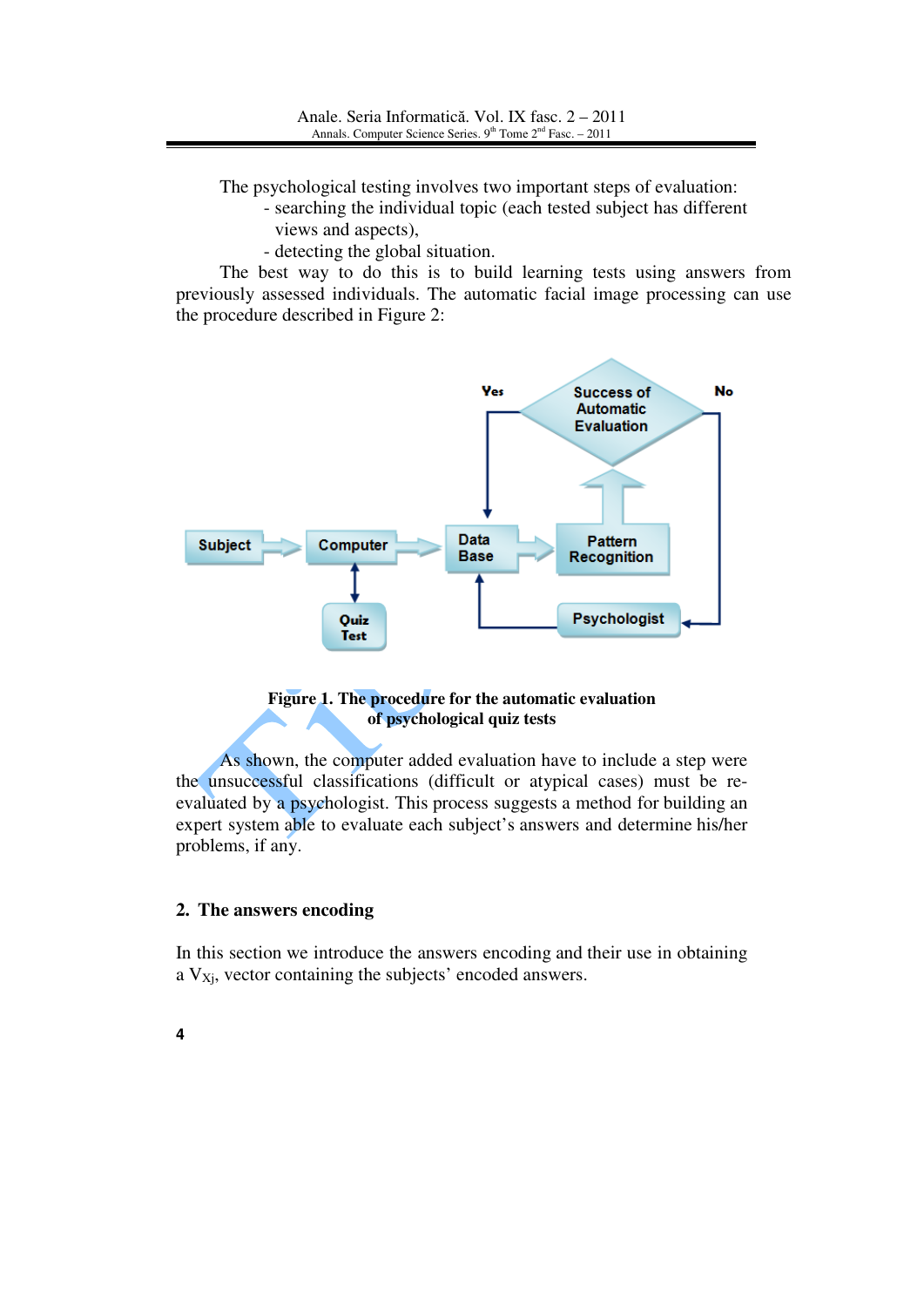- $R(Q_p)$  R (Qp) answers to common questions,
- $R(Q_k)$  R (QK) answers to questions that have correlations for validation
- $ChP_x$  ChPx key points.

$$
V_{Xj} = [ R(Q_1), R(Q_2), R(Q_3), ...]
$$
  
0 if unvalidated,  

$$
R(Q_k) \text{ if validated,} ... ,
$$
  

$$
ChP_x, ..., R(Q_p), ... , R(Q_k), ... , R(Q_N)]
$$

where  $1 \leq k$ ,  $x, p \leq N$ . The additional parameters (answering speed, facial expression, hand movement, etc.) can be added to some or all questions. This vector is used in a MLP neural network (Multi Layer Perceptron) which makes the classification into one of the predefined classes of the evaluated subjects.

Initially, our goal was to use a standard classical classifier, but it proved rather difficult to establish an ideal model for each class of answers. Therefore, we tried to build a neural network as presented in Figure 3.



**Figure 2. The tree of MLP networks**

As stated before, the outcomes are also stored in the database in order to use them in the subsequent statistical procedures. The outcomes from Step I -  $O^{P}_{Xj}$  are used to build a vector  $V^{G}_{Xj}$ , which supplies Step II of the network from which the final decision results.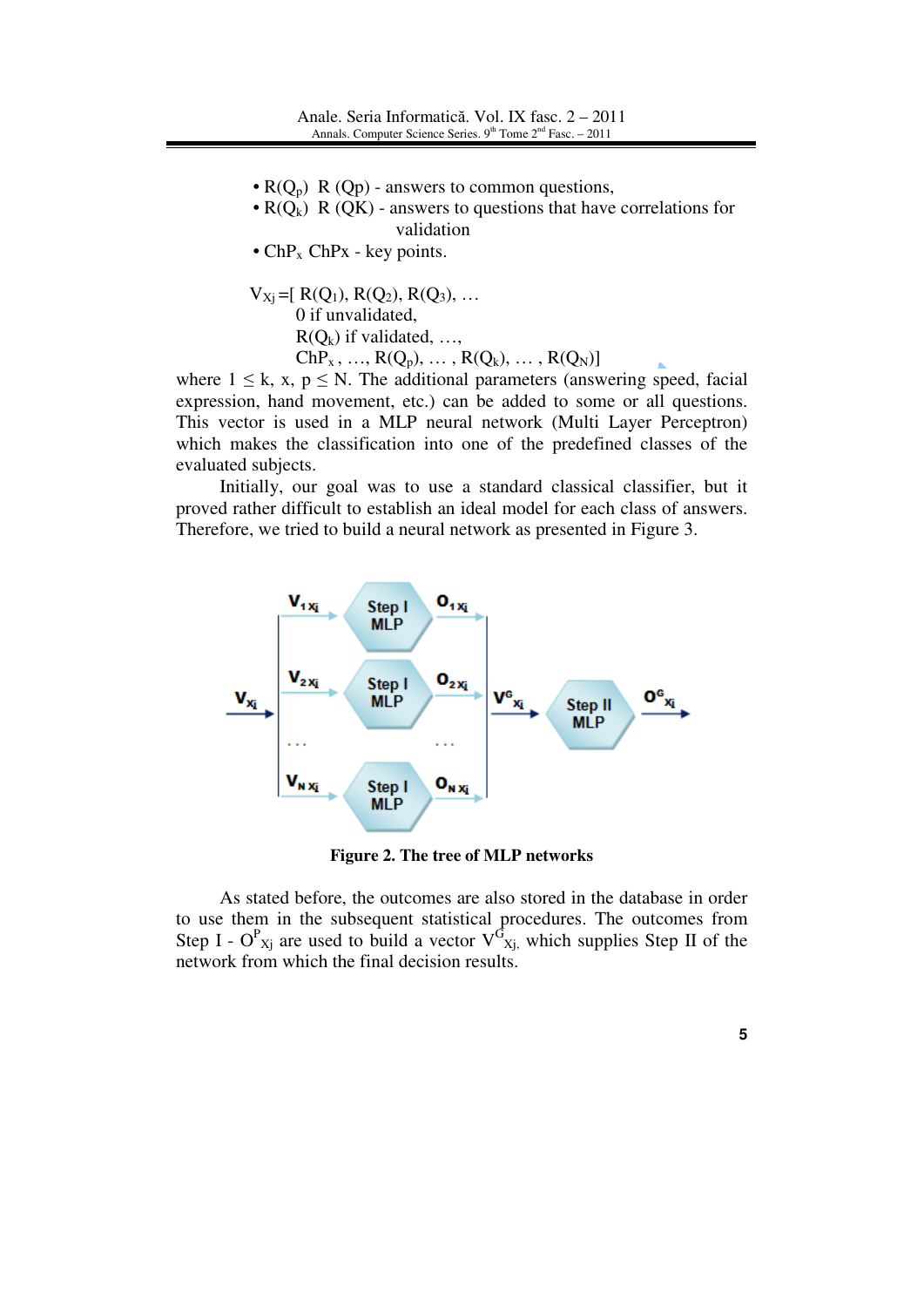#### **Conclusions**

The experimental results presented in Figure 4 show that if the designing of the neural network was done separately for each test section, the results can reach 94.12% accuracy (48 successful recognitions out of 51sections of the test sets).



Sometimes, the subjects are satisfied with almost all details, but there are some problems that prove to be particularly important to them, therefore their overall evaluation will be "unhappy". The success rate for this second automatic evaluation phase is only 82.35% (3 failed recognitions out of 17 sets of tests), a result that is not good enough.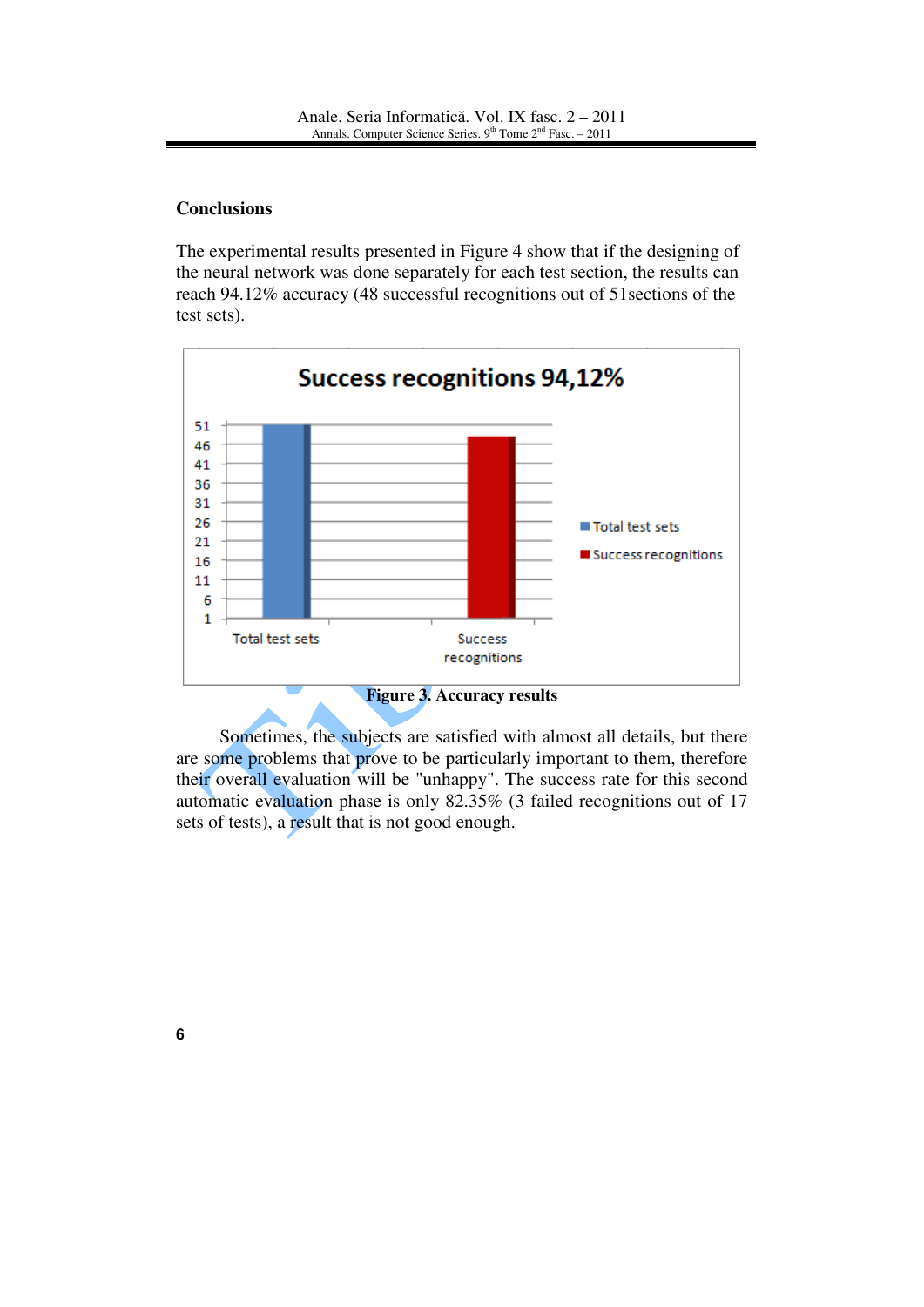

**Figure 4. Experimental results**

After a larger number of evaluations, we will be able to find a better model for approximating the relationship between the evaluations on sections and the global decisions. This will help to establish the neural network architecture in order to achieve the desired result.

# **Acknowledgment**

"This work was partially supported by the strategic grant POSDRU 107/1.5/S/77265, inside POSDRU Romania 2007-2013 co-financed by the European Social Fund – Investing in People."

## **References**

- [DHS01] **R.O. Duda, P. E. Hart, D.G. Stork** *Pattern Classification,*  2nd edition, New York, John Wiley & Suns, 2001
- [HT96] **T. R. Hastie, R. Tibishirani** *Discriminant Adaptive Nearest Neighbor Classification, IEEE, Trans. on PAMI, Vol. 18(6), pp. 126-133, 1996*